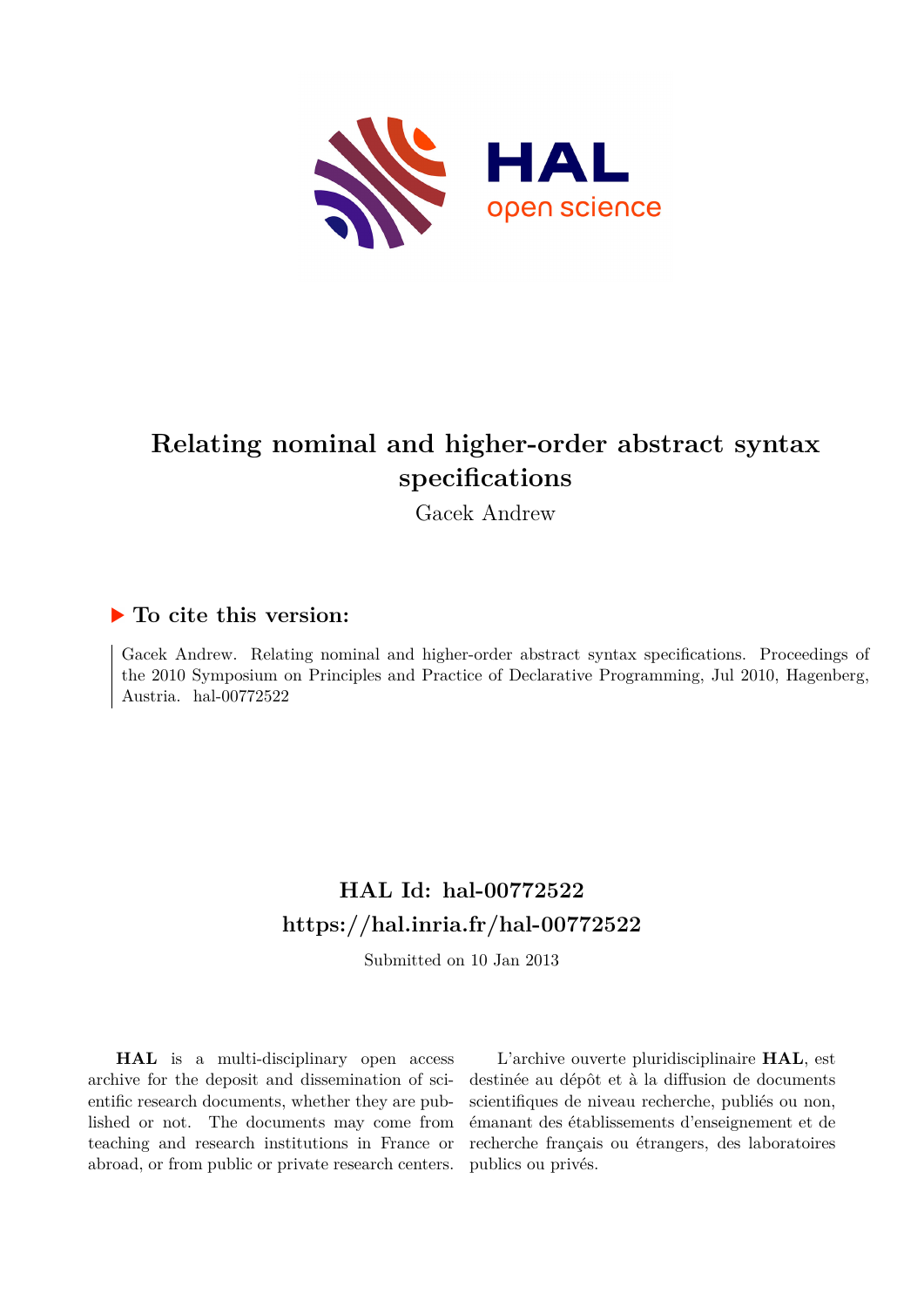

## **Relating Nominal and Higher-order Abstract Syntax Specifications**

Andrew Gacek <sup>∗</sup>

INRIA Saclay – Île-de-France  $&$  LIX/École polytechnique Palaiseau, France gacek@lix.polytechnique.fr

#### **Abstract**

Nominal abstract syntax and higher-order abstract syntax provide a means for describing binding structure which is higher-level than traditional techniques. These approaches have spawned two different communities which have developed along similar lines but with subtle differences that make them difficult to relate. The nominal abstract syntax community has devices like names, freshness, name-abstractions with variable capture, and the <sup>N</sup>-quantifier, whereas the higher-order abstract syntax community has devices like  $\lambda$ -binders,  $\lambda$ -conversion, raising, and the  $\nabla$ -quantifier. This paper aims to unify these communities and provide a concrete correspondence between their different devices. In particular, we develop a semantics-preserving translation from  $\alpha$ Prolog, a nominal abstract syntax based logic programming language, to  $G^-$ , a higher-order abstract syntax based logic programming language. We also discuss higher-order judgments, a common and powerful tool for specifications with higher-order abstract syntax, and we show how these can be incorporated into  $\mathcal{G}^-$ . This establishes  $\mathcal{G}^$ as a language with the power of higher-order abstract syntax, the fine-grained variable control of nominal specifications, and the desirable properties of higher-order judgments.

*Categories and Subject Descriptors* F.3.1 [*Logics and Meanings of Programs*]: Specifying and Verifying and Reasoning about Programs; F.4.1 [*Logic and Constraint Programming*]: Mathematical Logic; I.2.3 [*Deduction and Theorem Proving*]: Logic Programming

*General Terms* Languages, Theory

*Keywords* proof search, nominal logic, higher-order abstract syntax

PPDP'10, July 26–28, 2010, Hagenberg, Austria.

Copyright © 2010 ACM 978-1-4503-0132-9/10/07... \$10.00

#### **1. Introduction**

Many approaches and languages have been proposed for encoding logical specifications of systems with binding. One popular approach is based on *nominal logic* which formalizes a notion of αequivalence classes along with related devices [\[18](#page-10-0)]. This has led to the  $\alpha$ Prolog language which allows for executing specifications based on nominal logic [\[5](#page-9-0)]. Another popular approach is based on *higher-order abstract syntax* which uses a weak λ-calculus to represent binding in object systems [\[13](#page-9-0), [17\]](#page-10-0). Formalizing specification based on higher-order abstract syntax requires a framework with devices for manipulating and forming judgments over λ-terms. The most notable examples of such frameworks are LF [\[12\]](#page-9-0) and λProlog [\[16](#page-10-0)] which use higher-order techniques for representing both syntax and judgments.

The success of both the nominal and higher-order approaches has lead to questions regarding their relationship and relative merits such as naturalness and expressiveness. Higher-order abstract syntax provides a high-level treatment of binding and is often used with higher-order judgments to produce elegant specifications. These specifications benefit from a free notion of substitution inherited from the specification language and from nice properties which can be used when reasoning, *e.g.*, that substitution for free variables preserves the validity of judgments. On the other hand, nominal approaches require substitution issues to be dealt with manually, but allow object variables to be manipulated directly. This results in natural specifications when fine-grained control over object variables is required. The same naturalness is not found in similar situations when using higher-order judgments. This is not a limitation of the high-level treatment of binding provided by higher-order abstract syntax, but rather of the companion notion of higher-order judgments. In fact, in this paper we show that higher-order abstract syntax in a suitable framework is capable of at least the same naturalness and expressiveness as nominal logic specifications. We do this by developing and proving correct a direct translation from  $\alpha$ Prolog programs to definitions in  $\mathcal{G}^-$ , a logic with higher-order abstract syntax.

Higher-order judgments play an important role in higher-order abstract syntax specifications because of their elegance and nice properties. It is disappointing that they are abandoned in order to make this connection between nominal and higher-order abstract syntax specifications. We show, however, that higher-order judgments can be encoded in  $G^-$  so that their nice features are preserved. Thus  $G^-$  is a language in which the benefits of both nominal logic and higher-order judgments can be realized.

Let us consider an example to demonstrate the already close correspondence between specifications based on nominal and higherorder abstract syntax. The following  $\alpha$ Prolog program describes

<sup>\*</sup> This work has been supported by INRIA through the "Equipes Associées" Slimmer and by the NSF Grant CCF-0917140. Opinions, findings, and conclusions or recommendations expressed in this papers are those of the author and do not necessarily reflect the views of the National Science Foundation.

Permission to make digital or hard copies of all or part of this work for personal or classroom use is granted without fee provided that copies are not made or distributed for profit or commercial advantage and that copies bear this notice and the full citation on the first page. To copy otherwise, to republish, to post on servers or to redistribute to lists, requires prior specific permission and/or a fee.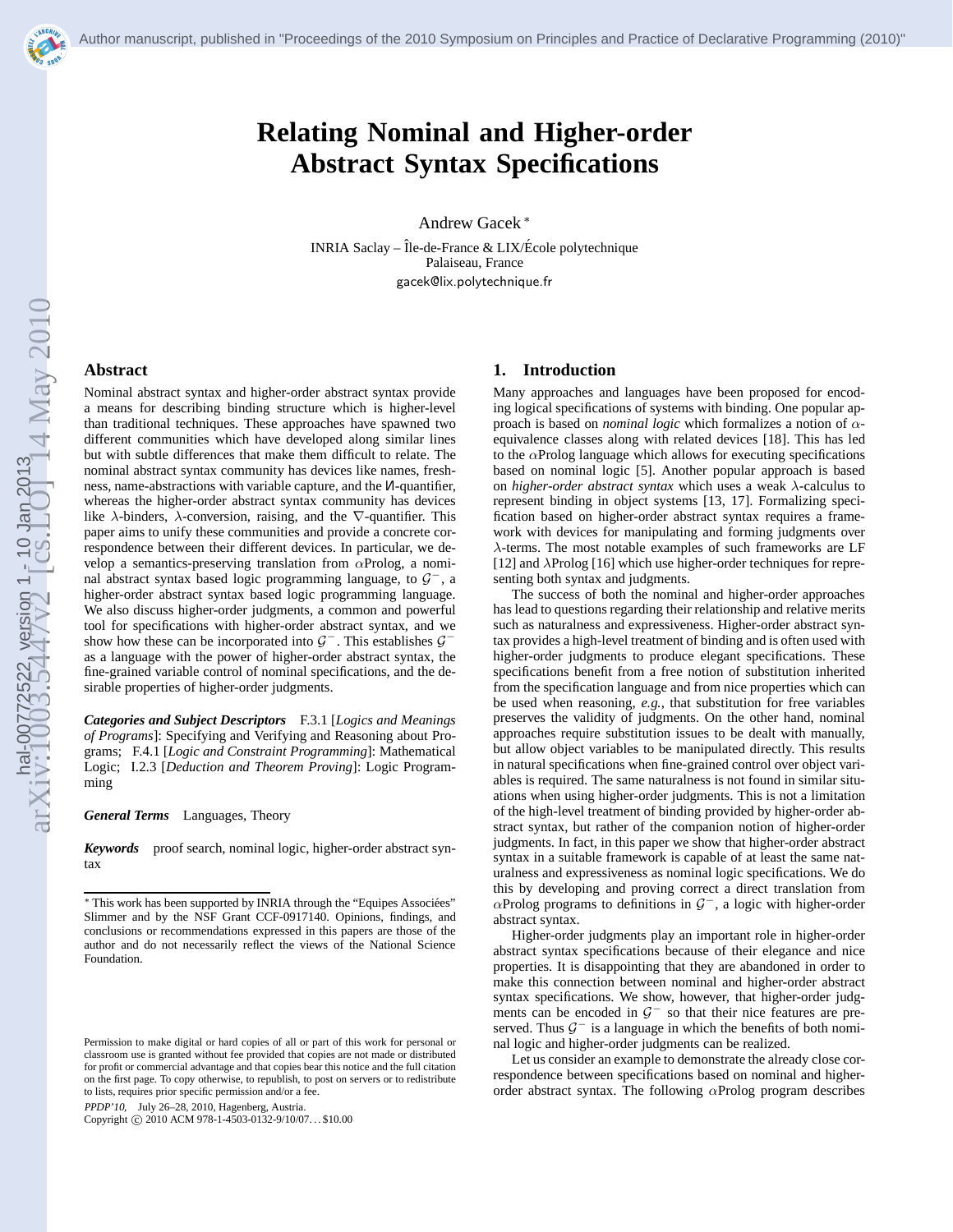type checking for  $\lambda$ -terms.

$$
\forall G, X, T. [tc(G, var(X), T) := lookup(X, T, G)]
$$
  
\n
$$
\forall G, E_1, E_2, T'. [tc(G, app(E_1, E_2), T') :=
$$
  
\n
$$
\exists T. tc(G, E_1, arr(T, T')) \land tc(G, E_2, T)]
$$
  
\n
$$
\forall x. \forall G, E, T, T'. [tc(G, lam(\langle x \rangle E), arr(T, T')) :=
$$
  
\n
$$
x \#G \land tc(bind(x, T, G), E, T')]
$$

The last clause illustrates the specification of binding structure and features the nominal <sup>N</sup>-quantifier for fresh variable names, name-abstraction  $\langle x \rangle E$  for denoting object binding structure, and the fresh relation  $x \# G$  for enforcing a freshness side-condition. The same program can be specified in  $\mathcal{G}^-$  using the following definitional clauses.

$$
\forall G, X, T. [tc G (var X) T \triangleq lookup X T G]
$$
  
\n
$$
\forall G, E_1, E_2, T'. [tc G (app E_1 E_2) T' \triangleq
$$
  
\n
$$
\exists T. tc G E_1 (arr T T') \land tc G E_2 T]
$$
  
\n
$$
\forall G, E, T, T'. [tc G (lam \lambda x. Ex) (arr T T') \triangleq
$$
  
\n
$$
\nabla x. tc (bind x T G) (Ex) T']
$$

The last clause here features the ∇-quantifier for fresh variable names, a  $\lambda$ -binder for denoting object binding structure, and a function application  $(E x)$  denoting a substitution. In addition, the variable quantification order in the last clause enforces the freshness side-condition: since  $x$  is quantified inside the scope of  $G$ , no instantiation for the latter can contain the former. The translation we present in this paper actually generates these definitional clauses given the original  $\alpha$ Prolog program. By studying this translation and proving it correct, we can pin down the exact relationship between the nominal and higher-order devices of these two specifications.

It is important to note that this paper is not an attempt to argue that one approach or another is irrelevant. Nominal techniques embed nicely in existing theorem provers [\[20](#page-10-0)], and higher-order techniques enable high-level specification and reasoning [\[9, 11](#page-9-0)]. In addition, this paper does not attempt to relate implementation issues associated with executing nominal and higher-order abstract syntax specifications, such as higher-order, nominal, or equivariant unification. Such relationships have been investigated in other works [\[3,](#page-9-0) [22](#page-10-0)].

The paper is organized as follows. We describe  $\alpha$ Prolog in Section 2,  $G^-$  in Section [3,](#page-3-0) and the translation in Section [4.](#page-4-0) We discuss the relationship with higher-order judgments in Section [5,](#page-7-0) and we conclude in Section [6.](#page-8-0)

#### **2.** α**Prolog**

The syntax of  $\alpha$ Prolog is made up of terms, goals, and program clauses which are defined by the following grammars, respectively:

$$
t, u ::= a | X | f(\vec{t}) | (a b) \cdot t | \langle a \rangle t
$$
  
\n
$$
G ::= \top | p(\vec{t}) | a \# t | t \approx u |
$$
  
\n
$$
G \wedge G' | G \vee G' | \exists X . G | \text{Ma}.G
$$
  
\n
$$
D ::= \text{Ma.}\forall \vec{X}.[p(\vec{t}) : -G]
$$

For terms, a and b denote *names* which are used to represent object language variables,  $X$  denotes a first-order variable, and  $f$ denotes a function symbol. Constants are encoded as function symbols which take no arguments. The construct  $(a, b) \cdot t$  denotes a *swapping* of the names  $a$  and  $b$  within the term  $t$ . The construct  $\langle a \rangle t$  is called a *name-abstraction* and is used to represent object language bindings. We assume that all terms are well-typed according to a monomorphic typing discipline. We will avoid the details

$$
(a\ b) \cdot a = b
$$
  
\n
$$
(a\ b) \cdot b = a
$$
  
\n
$$
(a\ b) \cdot a' = a' \quad (a \neq a' \neq b)
$$
  
\n
$$
(a\ b) \cdot f(\vec{t}) = f(\vec{(a\ b)} \cdot \vec{t})
$$
  
\n
$$
(a\ b) \cdot \langle a' \rangle t = \langle (a\ b) \cdot a' \rangle (a\ b) \cdot t
$$
  
\n
$$
\frac{a \neq b}{\models a \neq b} \quad \frac{\models a \neq t_1 \quad \dots \quad \models a \neq t_n}{\models a \neq f(\vec{t})}
$$
  
\n
$$
\frac{a \neq b}{\models a \neq b} \quad \frac{\models a \neq t_1 \quad \dots \quad \models a \neq t_n}{\models a \neq f(\vec{t})}
$$
  
\n
$$
\frac{\models a \neq b \quad \models a \neq t}{\models a \neq \langle b \rangle t}
$$
  
\n
$$
\frac{\models t_1 \approx u_1 \quad \dots \quad \models t_n \approx u_n}{\models f(\vec{t}) \approx f(\vec{u})}
$$
  
\n
$$
\frac{\models t \approx u}{\models \langle a \rangle t \approx \langle b \rangle u} \quad \frac{\models a \neq u \quad \models t \approx (a\ b) \cdot u}{\models \langle a \rangle t \approx \langle b \rangle u}
$$

Figure 1. Swapping, freshness, and equality for ground nominal terms

of typing, except to note that  $\alpha$ Prolog requires names to belong to distinguished *name types* which are not inhabited by any other terms.

Goals are constructed from the usual logical connectives. The goal  $a \# t$  is a *freshness* constraint and holds when the name  $a$  does not occur free relative to name-abstractions in  $t$ . The equality goal  $t \approx u$  denotes a notion of  $\alpha$ -convertibility which treats nameabstraction as a binder. The goal <sup>N</sup>a.G represents a binding for the name  $a$  in the scope of  $G$ .

We assume a single form for program clauses. While  $\alpha$ Prolog admits richer forms, these are normalizable to the one presented here, possibly by inserting freshness constraints. The expression  $p(\vec{t})$  is called the head of the clause. A predicate can appear in the head of multiple clauses. A clause is well-formed if it contains no free variables or free names. Note that the name a appears free in  $\langle a \rangle$  but not in  $\mathcal{M}$ a. G since the former is not a real binder while the latter is. We shall consider only well-formed program clauses from here onwards. An  $\alpha$ Prolog program is a set of program clauses.

We have presented the *name-restricted* subset of  $\alpha$ Prolog where a and b must be names in  $(a b) \cdot t$ ,  $\langle a \rangle t$ , and  $a \# t$ . We will focus on this subset for most of the paper, but will eventually lift this restriction and treat full  $\alpha$ Prolog.

An  $\alpha$ Prolog expression is a term, list of terms, goal, or program clause. An expression is *ground* if it does not contain any free variables, though it may contain free names. We define the meaning of swapping, freshness, and equality for ground nominal terms as shown in Figure 1. We extend the notion of swapping to goals in the expected way with  $(a b) \cdot \textsf{M}a'.G = \textsf{M}a'.(a b) \cdot \overline{G}$  where  $a \neq a' \neq b$ and with  $(a b) \cdot \exists X . G = \exists X . (a b) \cdot G$ . To make sense of this last equation, we define  $(a b) \cdot X = X$ , though we leave this out of the formal definition of swapping since we intend to focus on ground terms and goals. We define a permutation  $\pi$  as a composition of zero or more swappings and we write  $\pi.e$  to denote the effect of applying the swappings in  $\pi$  to the expression e.

We assume the standard notions of binding for quantifiers and use  $e[t/X]$  to denote capture-avoiding substitution of the term t for the variable X in the expression e. Similarly we write  $\theta$  for a simultaneous substitution for zero or more variables and  $e\theta$  for its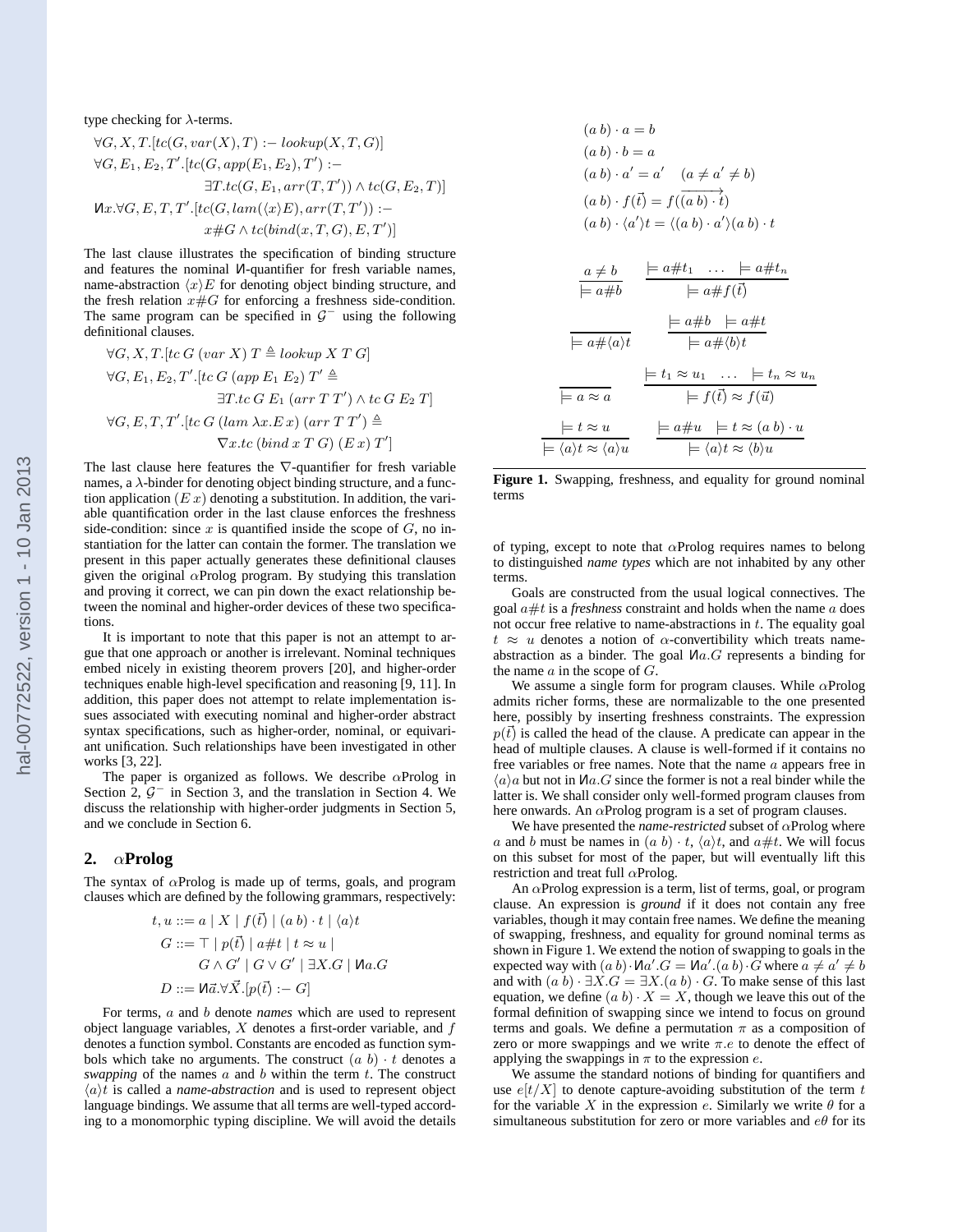<span id="page-3-0"></span>
$$
\frac{\Delta \implies T}{\Delta \implies T} \text{ TRUE} \quad \frac{\models a \# t}{\Delta \implies a \# t} \text{ FRESH} \quad \frac{\models t \approx u}{\Delta \implies t \approx u} \text{ EQUAL}
$$
\n
$$
\frac{\Delta \implies G_1 \quad \Delta \implies G_2}{\Delta \implies G_1 \land G_2} \text{ AND} \quad \frac{\Delta \implies G_i}{\Delta \implies G_1 \lor G_2} \text{ OR}
$$
\n
$$
\frac{\Delta \implies G[t/X]}{\Delta \implies \exists X.G} \text{ EXISTS} \quad \frac{\Delta \implies G}{\Delta \implies \text{Mac}} \text{ NEW}
$$
\n
$$
\frac{\Delta \implies \pi.(G\theta)}{\Delta \implies p(t)} \text{ BACKCHAIN}
$$

Where  $\text{M}\vec{a}.\forall \vec{X}. [p(\vec{u}) : -G] \in \Delta$  and  $\pi$  is a permutation and  $\theta$  is a substitution for  $\vec{X}$  such that  $\vec{t} \approx \pi.(\vec{u}\theta)$ .

**Figure 2.** Proof rules for αProlog

application to the expression e. Note that name-abstractions are not really binders and thus substitution can cause name capture, *e.g.*,  $(\langle a \rangle X)[a/X] = \langle a \rangle a.$ 

We view computation in  $\alpha$ Prolog as the search for a proof of the sequent  $\Delta \implies G$  where  $\Delta$  is a set of program clauses and  $G$  is a goal. A sequent is well-formed if  $G$  is ground, and we shall consider only well-formed sequents from here onwards. Our view of  $\alpha$ Prolog purposefully ignores issues related to an actual implementation such as searching for instantiations for existentially quantified variables and related issues of unification [\[6,](#page-9-0) [22](#page-10-0)].

The proof rules for  $\alpha$ Prolog are shown in Figure 2. In the EX-ISTS rule,  $t$  may contain any names and similarly for the substitution  $\theta$  in BACKCHAIN. In both rules, the substitutions cannot contain free variables, thereby ensuring that goals remain ground during proof search. In the BACKCHAIN rule we use the relation  $\approx$ between lists of terms to mean that respective terms in the two list satisfy the  $\approx$  relation.

As an example, let  $\Delta$  be the set of program clauses for type checking given in the introduction and the assumed clauses for the *lookup* predicate. The object term  $\lambda z.\lambda z.z$  can be assigned the type  $\alpha \rightarrow \beta \rightarrow \beta$  for any types  $\alpha$  and  $\beta$ . The corresponding derivation for this is shown in Figure [3.](#page-4-0) On the other hand, the term cannot be assigned the type  $\alpha \to \beta \to \alpha$  when  $\alpha$  is not equal to  $\beta$ . To do so would require the derivation to use the same name for both the first and second abstractions in the term. This is disallowed by the use of the freshness predicate.

An important characteristic of  $\alpha$ Prolog derivations is that they are *equivariant*, *i.e.*, unchanged by permutations of names. This property ensures that the particular choice of names used in a derivation is immaterial. More formally, one can inductively define a notion of applying a permutation to a derivation so that its structure and correctness are preserved. Assuming this, we will treat as equivalent those derivations which differ only by a permutation of names.

Cheney and Urban [\[6\]](#page-9-0) introduce a Herbrand model based semantics for nominal logic which we can use to show the relative consistency and completeness of our presentation of  $\alpha$ Prolog. In particular, given a set of nominal logic formulas Γ and a nominal logic formula  $\phi$ , they write  $\Gamma \models \phi$  to indicate that any Herbrand model for all the elements of  $\Gamma$  is a model of  $\phi$ . Using this notion, we can prove the following.

**Theorem 1.** *Let*  $\Delta$  *be a set of program clauses and*  $G$  *a ground goal. Then*  $\Delta \models G$  *holds if and only if*  $\Delta \Longrightarrow G$  *has a proof.* 

$$
\begin{array}{ccc}\n\overline{\longrightarrow} \top & \uparrow \mathcal{R} & \overline{\longrightarrow} t = t = \mathcal{R} \\
\frac{\longrightarrow B_1 & \longrightarrow B_2}{\longrightarrow B_1 \land B_2} & \land \mathcal{R} & \stackrel{\longrightarrow}{\longrightarrow} B_1 \lor B_2 & \lor \mathcal{R} \\
\frac{\longrightarrow B[t/x]}{\longrightarrow \exists x.B} & \stackrel{\longrightarrow}{\longrightarrow} B[a/x] & \nabla \mathcal{R}, a \notin \text{supp}(B) \\
\frac{\longrightarrow B\theta}{\longrightarrow p \overline{t}} & \text{def } \mathcal{R}\n\end{array}
$$

Where  $\forall \vec{x}.[(\nabla \vec{z}.p \vec{u}) \triangleq B] \in \mathcal{D}$  and  $\theta$  is a substitution for  $\vec{z}$  and  $\vec{x}$ such that each  $z_i \dot{\theta}$  is a unique nominal constant,  $\text{supp}(\vec{x}\theta) \cap {\vec{z}\theta} = \emptyset$ , and  $\vec{t} = \vec{u}\theta$ .



*Proof.* The forwards direction uses the fact that a least Herbrand model exists for ∆. The backwards direction is by induction on the derivation of  $\Delta \Longrightarrow G$ .  $\Box$ 

### **3.** The Logic  $\mathcal{G}^-$

The logic  $G^-$  is a first-order logic over a higher-order term language where specifications are encoded as fixed-point definitions for predicates. This is in contrast to languages like  $\alpha$ Prolog and λProlog which use Horn-like clauses to encode specifications. The reason for this departure is that  $G^-$  is actually a subset of a richer logic  $G$  which is designed for reasoning [\[9](#page-9-0), [10\]](#page-9-0), and within this larger setting, mechanisms like case-analysis and induction give a different meaning to Horn-like clauses than in pure specification logics. Our presentation of  $G^-$  differs from that of  $G$  in some regards, but it is still a proper subset and can be shown to be sound relative to  $\mathcal{G}$ .

The syntax of terms in  $\mathcal{G}^-$  is as follows:

$$
t, u ::= x \mid c \mid a \mid (t u) \mid \lambda x. t
$$

Here x denotes a variable,  $c$  denotes a constant, and  $a$  denotes a *nominal constant*. The term  $\lambda x.t$  denotes a binding for the variable  $x$  in the scope of  $t$ , and we assume the corresponding standard notations of free and bound variables and capture-avoiding substitution. The scope of a  $\lambda$  is as far to the right as possible. We will assume that all terms are in  $\beta$ η-long form and that all comparisons between terms are relative to the standard rules of  $\lambda$ -conversion. Application associates to the left and we write  $p \, \vec{t}$  to abbreviate  $p \, \tilde{t}_1 \, \cdots \, t_n$ . We restrict our attention to terms which are well-typed relative to a monomorphic typing system. We will avoid the details of typing, except to note that  $G^-$  allows nominal constants only at pre-designated *nominal types* which may or may not be inhabited by other terms.

Formulas in  $\mathcal{G}^-$  are terms of a distinguished type  $\mathfrak{o}$ . We introduce the constant ⊤ of type  $\alpha$  and the infix constants  $\wedge$  and  $\vee$  of type  $o \rightarrow o \rightarrow o$ . For each type  $\tau$  that does not contain  $o$  we include the equality constant  $=_\tau$  of type  $\tau \to \tau \to o$  and the constants  $\exists_{\tau}$ and  $\overline{\nabla}_{\tau}$  of type  $(\tau \to o) \to o$ . We place the further restriction on  $\nabla_{\tau}$  that  $\tau$  must be a nominal type. We drop subscripts when they can be inferred from the context. We abbreviate the formulas  $\exists (\lambda x.t)$  and  $\nabla(\lambda x.t)$  as  $\exists x.t$  and  $\nabla x.t$ , respectively. In summary, the formulas of  $G^-$  are described by the following grammar.

$$
B, C ::= \top | p \vec{t} | t = u | B \wedge C | B \vee C | \exists x . B | \nabla z . B
$$

Here p denotes any additional predicate symbol, *i.e.*, constant of type  $\tau_1 \to \ldots \to \tau_n \to o$ .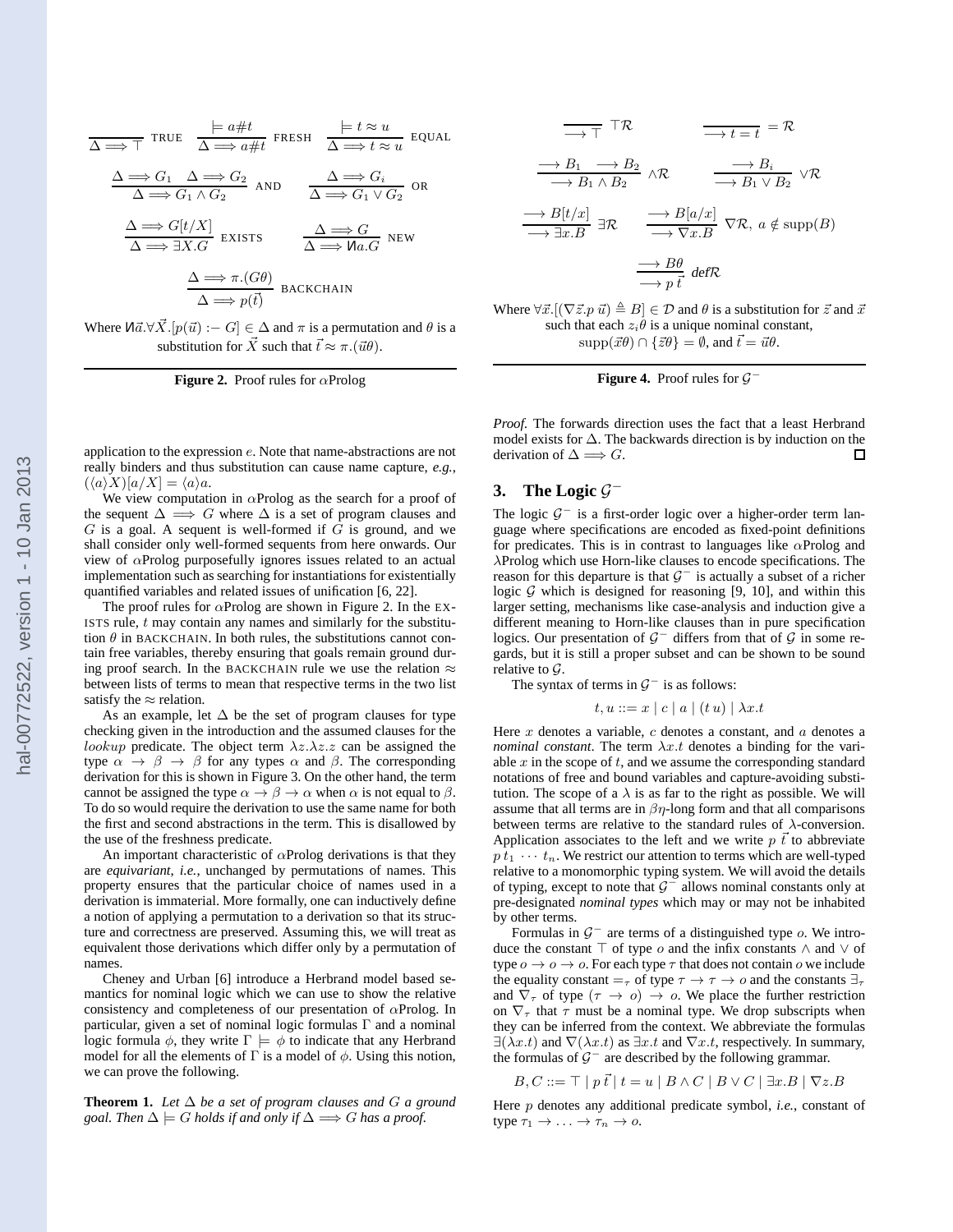<span id="page-4-0"></span>

**Figure 3.** A derivation of tc in  $\alpha$ Prolog

We use  $\nabla$  to quantify over fresh nominal constants. The treatment of  $\nabla$  in  $\mathcal{G}^{-1}$  is based on the so-called *nominal*  $\nabla$ -quantifier [\[19](#page-10-0)] rather than the earlier *minimal* ∇-quantifier [\[14](#page-9-0)]. The essential difference is that the nominal  $\nabla$ -quantifier admits exchange,  $\nabla x.\nabla y.B \equiv \nabla y.\nabla x.B$ , and weakening and strengthening,  $\nabla x.B \equiv B$  if x does not appear in B. We prefer the nominal treatment since nominal constants are often used to represent variable names, and these equivalences match our intuitions about fresh variable names. In addition, the nominal treatment often results in simplified meta-theory and reasoning.

We define the support of a term as the nominal constants which appear in it:

$$
supp(x) = supp(c) = \emptyset \qquad supp(a) = \{a\}
$$
  
\n
$$
supp(t u) = supp(t) \cup supp(u) \qquad supp(\lambda x.t) = supp(t)
$$

We define the support of a list of terms as the union of their supports.

Specifications are realized in G <sup>−</sup> through *fixed-point definitions*. Fixed-point definitions are given by a set of *definitional clauses*, each of the following form:

$$
\forall \vec{x}. [(\nabla \vec{z}. p \, \vec{t}) \triangleq B]
$$

Here  $\nabla \vec{z} \cdot p \vec{t}$  and B must be formulas with empty support and free variables only among  $\vec{x}$ . The formula  $\nabla \vec{z}$ .p  $\vec{t}$  is called the head of the clause. A predicate symbol  $p$  may appear in the head of multiple clauses. The logic  $G^-$  is parametrized by a set of definitional clauses which we will call D.

We view computation in  $\mathcal{G}^-$  as the search for a proof of the sequent  $\longrightarrow$  B where B is a closed formula which may contain nominal constants. The proof rules for  $G^-$  are presented in Figure [4.](#page-3-0) In the  $\exists \mathcal{R}$  rule we assume t is a closed term which may contain any nominal constants and similar for the substitution in the defR rule. In the defR rule we assume a notion of pairwise equality on lists of terms. We require the support of  $\vec{x}\theta$  to be disjoint from  $\vec{z}\theta$  to reflect the order of quantifiers in the definitional clause. In the vocabulary of Miller *et al.* [\[15](#page-10-0)], the rules of  $G^-$  allow only uniform proofs and thus  $G^-$  is an abstract logic programming language.

Assuming the definition of  $tc$  from the introduction and a suitable definition of *lookup*, Figure 5 shows that  $\lambda z.\lambda z.z$  can be assigned the type  $\alpha \to \beta \to \beta$ . Note that it is not possible to assign the type  $\alpha \to \beta \to \alpha$  when  $\alpha$  is not equal to  $\beta$  due to side-condition on the  $\nabla \mathcal{R}$  rule.

Derivations in  $G^-$  are equivariant with respect to nominal constants, *i.e.*, the particular nominal constants used in a  $G^-$  derivation are irrelevant. Given a permutation of nominal constants, one can inductively define a notion of applying that permutation to a derivation so that the structure and correctness are preserved. Thus we will treat as equivalent those derivations which differ only by a permutation of nominal constants.

| $\longrightarrow\text{lookup }b\;\beta\;(\text{bind }b\;\beta\;(\text{bind }a\;\alpha\;nil))$                                          |
|----------------------------------------------------------------------------------------------------------------------------------------|
| defR.<br>$\longrightarrow$ tc (bind b $\beta$ (bind a $\alpha$ nil)) (var b) $\beta$                                                   |
| VR.<br>$\longrightarrow \nabla x. t c$ (bind $x \beta$ (bind a $\alpha$ nil)) (var x) $\beta$                                          |
| defR<br>$\longrightarrow tc~(\overline{bind~a~\alpha~nil})~(\overline{lam~\lambda z.var~z})~(\overline{arr~\beta~\beta})$              |
| VR.<br>$\rightarrow \nabla x. t c$ (bind $x \alpha$ nil) $\overline{(\text{lam } \lambda z. \text{var } z) (\text{arr } \beta \beta)}$ |
| defR<br>$\rightarrow$ tc nil (lam $\lambda z.$ lam $\lambda z.$ var z) (arr $\alpha$ (arr $\beta$ $\beta$ ))                           |
|                                                                                                                                        |

**Figure 5.** A derivation of tc in  $\mathcal{G}^-$ 

#### **4. The Translation**

Looking at the rules for  $\alpha$ Prolog and  $\mathcal{G}^-$  we can already see a strong similarity. In large part, this is because we have developed a view of αProlog free from implementation details and have carved out  $G^-$  from the richer logic of G. We have, however, remained faithful to both languages.

One might expect a very simple translation from  $\alpha$ Prolog to  $\mathcal{G}^-$  which maps  $\hat{\mathcal{M}}$  to  $\nabla$ ,  $\approx$  to  $=$ , names to nominal constants, and name-abstraction to  $\lambda$ -abstraction. This is not far from the truth, but there is an important nuance concerning the treatment of abstractions in the two systems. In essence, the name-abstraction of  $\alpha$ Prolog allows names to be captured during substitution while the  $\lambda$ -abstraction requires capture-avoiding substitution. For example, consider the  $\alpha$ Prolog goal  $\text{Ma.} \exists X. (\langle a \rangle X \approx \langle b \rangle b)$ . This goal is provable using NEW and EXISTS with  $X$  as  $a$  thus yielding  $\overline{\langle a \rangle} a \approx \overline{\langle b \rangle} b$  which is true. Now, a naive and incorrect translation of the original goal into  $\mathcal{G}^-$  might produce  $\nabla a.\exists X.(\lambda a.X = \lambda b.b).$ Notice that the two occurrences of a in this goal represent distinct binders and thus the goal is equivalent to  $\nabla y \cdot \exists X.(\lambda z.X = \lambda b.b).$ This formula is not provable in  $G^-$  since capture-avoiding substitution does not allow any value for  $X$  to be captured by the binder for z. Instead, we need a translation which makes the possible variable captures in  $\alpha$ Prolog explicit. For instance, the original goal may be translated to essentially  $\exists X.(\lambda a.X \, a = \lambda b.b)$  which has the solution  $X = \lambda z \cdot z$ . In this formula, the variable X has been *raised* over a to indicate its possible dependence on it. This is a standard technique which is used in relating nominal and higher-order term languages [\[22](#page-10-0)]. In the actual translation we will use raising to encode all such dependencies.

The translation from  $\alpha$ Prolog to  $\mathcal{G}^-$  is presented in Figure [6](#page-5-0) and makes use of some new notation which we define now.

In the translation for terms, we map names to nominal constants, and for simplicity we overload notation to use the same names for both. We use the same overloading for bound variables and function symbols. We abuse notation in our translation to allow bound variables in  $\alpha$ Prolog to be raised over nominal constants. This is just an intermediate form which is translated to a  $G^-$  bound variable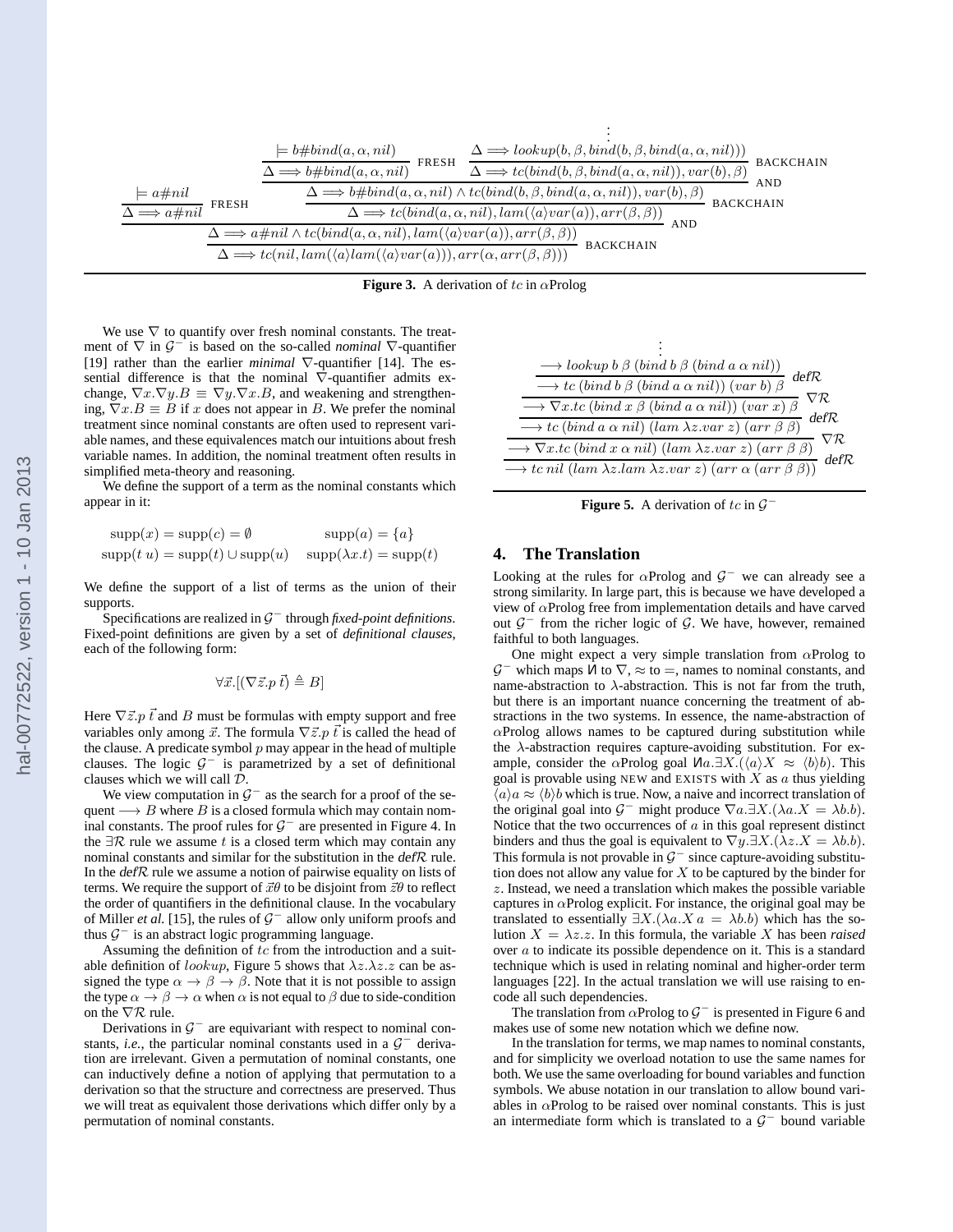<span id="page-5-0"></span>
$$
\phi(a) = a \qquad \phi(X \vec{a}) = X \vec{a} \qquad \phi((a b) \cdot t) = (a b) \cdot \phi(t) \qquad \phi(f(\vec{t})) = f \overrightarrow{\phi(t)} \qquad \phi(\langle a \rangle t) = \lambda a \cdot \phi(t)
$$
  

$$
\phi_{\vec{a}}(p \vec{t}) = \nabla \vec{a} \cdot p \overrightarrow{\phi(t)} \qquad \phi_{\vec{a}}(G_1 \wedge G_2) = \phi_{\vec{a}}(G_1) \wedge \phi_{\vec{a}}(G_2)
$$

$$
\phi_{\vec{a}}(T) = T \qquad \phi_{\vec{a}}(G_1 \vee G_2) = \phi_{\vec{a}}(G_1) \vee \phi_{\vec{a}}(G_2)
$$

$$
\phi_{\vec{a}}(a \# t) = \nabla \vec{a} \cdot \text{ fresh } \phi(a) \phi(t) \qquad \phi_{\vec{a}}(3X \cdot G) = \exists X \cdot \phi_{\vec{a}}(G[X \vec{a}/X])
$$

$$
\phi_{\vec{a}}(t \approx u) = \nabla \vec{a} \cdot (\phi(t) = \phi(u)) \qquad \phi_{\vec{a}}(t \otimes G) = \phi_{\vec{a}b}(G)
$$

$$
\phi\left(\text{Ma} \cdot \forall \vec{X} \cdot [p(\vec{t}) : -G]\right) = \forall \vec{X} \cdot [(\nabla \vec{a} \cdot p \overrightarrow{\phi(t \sigma)}) \triangleq \phi_{\vec{a}}(G \circ \text{h})] \text{ where } \sigma = \{X \vec{a}/X \mid X \in \vec{X}\}
$$

**Figure 6.** Translation from  $\alpha$ Prolog to  $\mathcal{G}^-$ 

with the same name raised over the same nominal constants. The translation for swappings produces a similar operation applied to a  $G^-$  term which we represent with the same notation. The meaning of a swapping applied to a  $G^-$  term is to replace all occurrences of one nominal constant with another and vice-versa. In contrast to  $\alpha$ Prolog, this operation can be carried out completely even for nonground terms since all variables of the translation are raised over the existing nominal constants they may depend on. Thus, swapping can be carried out on the nominal constants over which variables are raised without having to know the eventual value of such variables. Lastly, the translation for name-abstractions maps them to  $\lambda$ -binders. Although nominal constants and bound variables are from separate syntactic classes in  $\mathcal{G}^-$ , we abuse notation here and in the future to write a binder for a nominal constant. The meaning of  $\lambda a.t$  where a is a nominal constant is  $\lambda x.t'$  where x is a fresh bound variable name and  $t'$  is the result of replacing all occurrences of  $a$  in  $t$  with  $x$ .

As indicated in the initial discussion, our translation needs to push ∇-binders underneath ∃-binders so that the dependencies can be made explicit. This is embodied in our translation for goals which is parametrized by a list of names which correspond to ∇-bound variables being pushed down to the atomic formulas. The following equivalences describe how the  $\nabla$ -quantifier can be pushed down in a formula.

$$
\nabla x.\top \equiv \top
$$
  
\n
$$
\nabla x.(B \wedge C) \equiv (\nabla x.B) \wedge (\nabla x.C)
$$
  
\n
$$
\nabla x.(B \vee C) \equiv (\nabla x.B) \vee (\nabla x.C)
$$
  
\n
$$
\nabla x.\exists X.B \equiv \exists X.\nabla x.B[X x / X]
$$

In the translation for a freshness goal we make use of a distinguished predicate fresh which we assume is defined by the single definitional clause  $\forall x.(\nabla z$ .fresh  $z \ x) \triangleq \top$ . Thus  $\longrightarrow$  fresh a t is provable if and only if  $a$  is a nominal constant which does not appear in t. Lastly, note that we translate the  $\mathsf{M}\text{-}\mathsf{quantifier}$  to  $\nabla$ quantifier by adding the quantified name to the list of eventually ∇-bound variables.

The translation for program clauses embodies essentially the same ideas as for translating goal formulas. The outer <sup>N</sup>-quantifiers are translated to ∇-quantifiers that need to be pushed underneath the universal quantifiers. This exchange induces the same raising substitution as when pushing ∇-quantifiers underneath existential quantifiers. When  $\Delta$  is a set of program clauses we define  $\phi(\Delta)$  =  $\{\phi(D) \mid D \in \Delta\}.$ 

Note that aside from changing the scope of ∇-quantifiers, the translation essentially preserves term and logic structure. Moreover, the translation makes the expected connections between  $M$  and  $\nabla$ ,  $\approx$  and  $=$ , names and nominal constants, and nameabstraction and  $\lambda$ -abstraction.

#### **4.1 Examples**

We now present a few examples to illustrate the translation and also to suggest some simple ways in which the results may be improved. In presenting  $\alpha$ Prolog program clauses we will elide outermost <sup>N</sup>and ∀-quantifiers and instead use the convention that all free lowercase symbols denote names and all free uppercase symbols denote variables, all of which are captured by program clause quantifiers. For  $G^-$  definitions we elide the outermost  $\forall$ quantifiers and assume that all capitalized symbols denote such universally quantified variables. These examples are taken from Cheney and Urban [\[6\]](#page-9-0).

#### **4.1.1 Type checking**

Consider again the example from the introduction, where the following program clauses specify type checking for  $\lambda$ -terms.

$$
tc(G, var(X), T) := lookup(X, T, G)
$$
  
\n
$$
tc(G, app(E_1, E_2), T') :=
$$
  
\n
$$
\exists T.tc(G, E_1, arr(T, T')) \land tc(G, E_2, T)
$$
  
\n
$$
tc(G, lam(\langle x \rangle E), arr(T, T')) :=
$$
  
\n
$$
x \#G \land tc(bind(x, T, G), E, T')
$$

Here we assume *lookup* is defined in the expected way. These program clauses translate to the following definitional clauses.

$$
tc G (var X) T \triangleq lookup X T G
$$
  
\n
$$
tc G (app E_1 E_2) T' \triangleq
$$
  
\n
$$
\exists T . tc G E_1 (arr T T') \land tc G E_2 T
$$
  
\n
$$
(\nabla x . tc (G x) (lam \lambda x . Ex) (arr (Tx) (T' x))) \triangleq
$$
  
\n
$$
(\nabla x . fresh x (G x)) \land
$$
  
\n
$$
(\nabla x . tc (bind x (Tx) (G x)) (Ex) (T' x))
$$

In general, a few simplifications can improve the results of the translation. We illustrate these here as applied to the last clause for  $tc.$  First, by examining types we can recognize that the object types  $T$  and  $T'$  cannot actually depend on the object term variable  $x$  and thus they do not need to be raised over it. More formally, we can use a notion like *subordination* to detect such vacuous dependencies [\[23\]](#page-10-0). Second, the freshness constraint on  $G$  can be solved statically: we know that  $G$  must not depend on its first argument. Finally, after performing the previous two simplifications we can recognize that the ∇-quantifier in the head of the definition is vacuous and can thus be dropped. In the end we are left with the following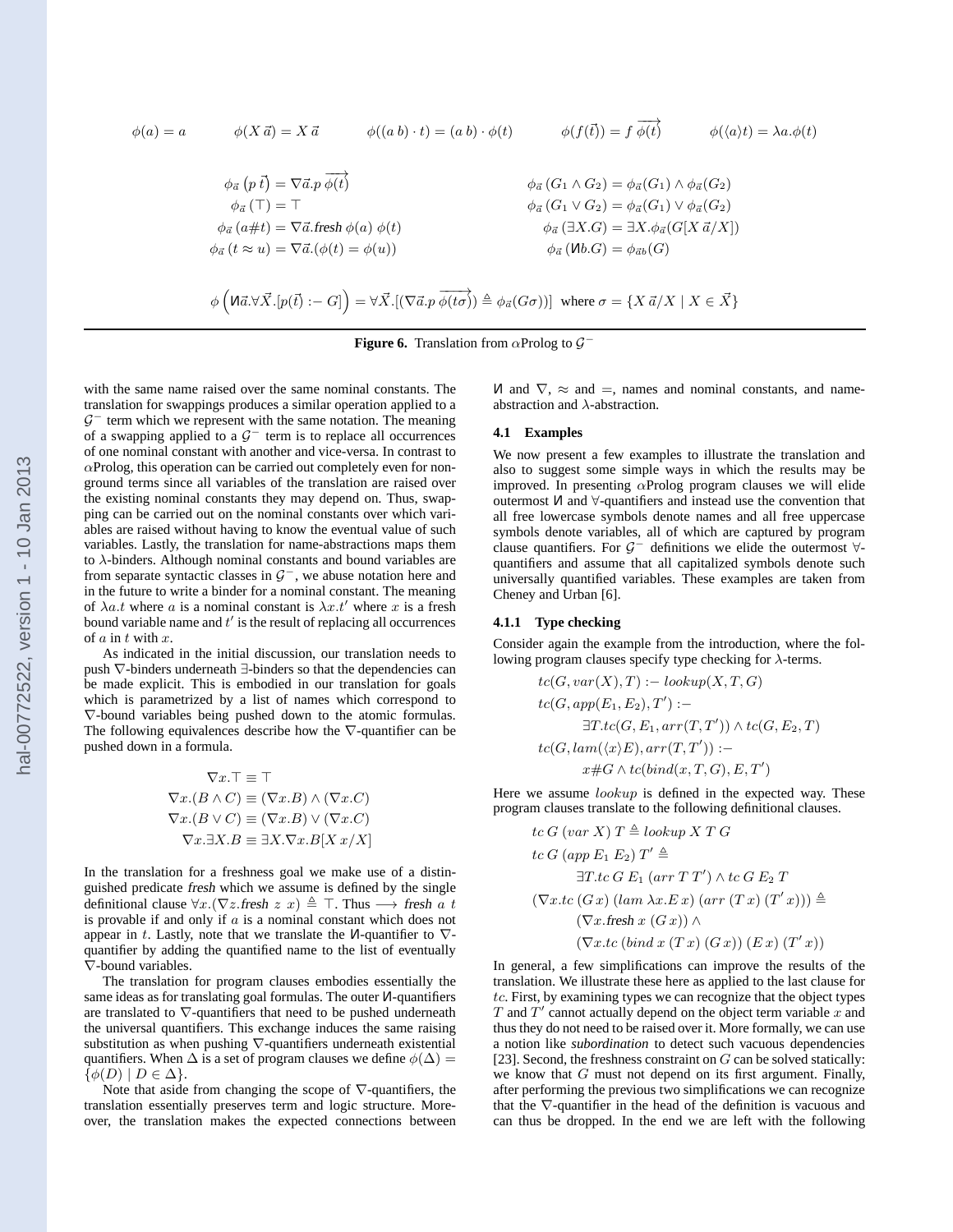definitional clause:

$$
tc\ G\ (lam\ \lambda x.E\ x)\ (arr\ T\ T')\triangleq
$$
  

$$
\nabla x.tc\ (bind\ x\ T\ G)\ (E\ x)\ T'
$$

The definitional clauses for  $tc$  now match what one would expect to write in  $G^-$ . Indeed, they are exactly specification presented in the introduction.

#### **4.1.2 Polymorphic type generalization**

The following program clauses describe a relationship among a polymorphic type, a list of distinct names for the binders in that type, and the resulting monomorphic type which comes from substituting the names for the binders.

$$
spec(monoTy(T), nil, T) :- \top
$$

$$
spec(polyTy(\langle a \rangle P), cons(a, L), T) :-
$$

$$
a#L \land spec(P, L, T)
$$

This is translated to the following definitional clauses:

$$
spec\ (monoTy\ T)\ nil\ T \triangleq \top
$$

$$
(\nabla a \cdot \text{spec } (polyTy \lambda a \cdot P a) \cdot (\text{cons } a (L a)) (T a)) \triangleq
$$
  

$$
(\nabla a \cdot \text{free } a (L a)) \wedge (\nabla a \cdot \text{spec } (P a) (L a) (T a))
$$

In this last clause we can again simplify the freshness condition to produce the following.

$$
(\nabla a \cdot spec (polyTy \lambda a \cdot Pa) (cons a L) (T a)) \triangleq
$$
  

$$
\nabla a \cdot spec (P a) L (T a)
$$

#### **4.1.3 Capture-avoiding substitution**

The following program clauses realize capture avoiding substitution for  $\lambda$ -terms via a predicate  $\mathit{subst}(E, T, X, E')$  which holds exactly when  $E[T/X] = E'$ .

 $subst(var(X), E, X, E) := \top$  $\textit{subst}(\textit{var}(x), E, y, \textit{var}(x)) := \top$  $\mathit{subst}(\mathit{app}(M,N),E,X,\mathit{app}(M',N')):$  $subst(M, E, X, M') \wedge subst(N, E, X, N')$ 

 $\textit{subst}(\textit{lam}(\langle y \rangle R), E, X, \textit{lam}(\langle y \rangle R')) :=$  $y \# X \wedge y \# E \wedge \textit{subst}(R, E, X, R')$ 

These program clauses translate to the following definitional clauses:

\n
$$
subst (var X) \, E \, X \, E \triangleq \top
$$
\n
$$
(\nabla x, y \, \textit{subst} \, (var \, y) \, (E \, x \, y) \, x \, (var \, y)) \triangleq \top
$$
\n
$$
subst (app \, M \, N) \, E \, X \, (app \, M' \, N') \triangleq
$$
\n
$$
subst \, M \, E \, X \, M' \land \textit{subst} \, N \, E \, X \, N'
$$
\n
$$
(\nabla y \, \textit{subst} \, (lam \, \lambda y \, R \, y) \, (E \, y) \, (X \, y) \, (lam \, \lambda y \, R' \, y)) \triangleq
$$
\n
$$
(\nabla y \, \textit{first} \, y \, (X \, y)) \land (\nabla y \, \textit{first} \, y \, (E \, y)) \land
$$
\n
$$
(\nabla y \, \textit{subst} \, (R \, y) \, (E \, y) \, (X \, y) \, (R' \, y))
$$
\n

Simplifying the freshness constraints and removing vacuous ∇ binders in the last clause produces the following.

$$
subst (lam \lambda y.Ry) E X (lam \lambda y.R'y) \triangleq
$$
  
 
$$
\nabla y.subst (R y) E X (R'y)
$$

#### **4.2 Correctness**

The soundness and completeness of our translation are shown by the following results. We elide most details, but show the important lemmas and interesting cases.

**Lemma 2.** *Let* a *be a name and* t *a ground* α*Prolog term. Then*  $\models$  a#t holds if and only if  $\longrightarrow$  fresh  $\phi(a)$   $\phi(t)$  has a proof in  $\mathcal{G}^-$ .

*Proof.* Induction on 
$$
t
$$
.

**Lemma 3.** Let t and u be ground  $\alpha$ Prolog terms. Then  $\models t \approx u$ *holds if and only if*  $\phi(t) = \phi(u)$ *.* 

*Proof.* Induction on 
$$
t
$$
.

We define the support of an  $\alpha$ Prolog term as the set of all names which appear free relative to name-abstractions, *i.e.*,  $\text{supp}(t)$  =  ${a \mid a \# t \text{ does not hold}}$ . This is consistent with the definition of support for  $G^-$  terms since  $\phi(\text{supp}(t)) = \text{supp}(\phi(t))$ . For a substitution  $\theta$  we define  $\phi(\theta) = {\phi(t)}/{\phi(x)}$  |  $t/x \in \theta$ } and  $\text{supp}(\theta) = \bigcup_{t/x \in \theta} \text{supp}(t).$ 

**Lemma 4.** *Let* t *be an* α*Prolog term and* θ *a substitution, then*  $\phi(t\theta) = \phi(t)\phi(\theta)$ .

*Proof.* Induction on t.

**Lemma 5.** *Let*  $G$  *be an*  $\alpha$ *Prolog goal,*  $\theta$  *a substitution, and*  $\vec{a}$ *a list of names such that*  $\text{supp}(\theta) \cap {\vec{a}} \} = \emptyset$ *, then*  $\phi_{\vec{a}}(G\theta) =$  $\phi_{\vec{a}}(G)\phi(\theta)$ .

*Proof.* Induction on G. Consider when  $G = b \# t$ . Then  $\phi_{\vec{a}}(G\theta) =$  $\nabla \vec{a}$ .fresh  $\phi(b\theta)$   $\phi(t\theta) = \nabla \vec{a}$ .(fresh  $\phi(b)$   $\phi(t)\phi(\theta)$ . Since  $\text{supp}(\theta) \cap {\vec{\alpha}} = \emptyset$ , we can move the substitution outside of the  $\nabla$ binder to obtain  $(\nabla \vec{a}.(\text{fresh } \phi(b) \phi(t)))\phi(\theta) = \phi_{\vec{a}}(G)\phi(\theta)$ .  $\Box$ 

**Theorem 6.** *Let* ∆ *be a set of program clauses,* G *a ground goal, and*  $\vec{a}$  *a list of distinct names. There is a proof of*  $\Delta \implies G$  *if and only if there is a proof of*  $\longrightarrow \phi_{\vec{a}}(G)$  *assuming the definitional clauses*  $\phi(\Delta)$  *and the clause for fresh.* 

*Proof.* In the forwards direction, the proof is by induction on the height of the  $\alpha$ Prolog proof. First consider when the proof ends with FRESH so that  $\ddot{G} = b \# t$ . Then it must be that  $\models \dot{b} \# t$  which means  $\longrightarrow$  fresh  $\phi(b)$   $\phi(t)$  has a proof. Thus  $\longrightarrow \phi_{\vec{a}}(G)$  which is  $\longrightarrow \nabla \vec{a}$ .fresh  $\phi(b)$   $\phi(t)$  also has a proof. The cases for TRUE, EQUAL, AND, and OR are similarly easy.

Suppose the proof ends with EXISTS so that  $G = \exists X . G'$ and  $\Delta \rightarrow G'[t/X]$  has a proof for some t. By induction we know  $\longrightarrow \phi_{\vec{a}}(G'[t/\hat{X}])$  has a proof. We would like to move the substitution outside of  $\phi$ , but we cannot do so unless the support of the substitution is disjoint from  $\vec{a}$ . Abusing notation, we do this by splitting the substitution into two parts. That is, we know  $\longrightarrow \phi_{\vec{a}}(G'[X\vec{a}/X][\lambda \vec{a}.t/X])$  has a proof. Now the  $\vec{a}$  are not free in the second substitution and thus we can apply Lemma 5 to conclude that  $\longrightarrow \phi_{\vec a}(G'[X\,\vec a/X])[\lambda \vec a.\phi(t)/\phi(\vec X)]$  has a proof. Thus  $\longrightarrow \exists X. \phi_{\vec{a}}(G'[\hat{X} \hat{a}/X])$  has a proof and this is the same as  $\longrightarrow \phi_{\vec{a}}(\exists X. G')$ . The case for BACKCHAIN is similar in spirit, but more complex in the details.

Lastly, suppose the proof ends with NEW so that  $G = Wb \cdot G'$ and  $\Delta \Longrightarrow G'$  has a proof. By induction  $\longrightarrow \phi_{\vec{a}b}(G')$  also has a proof which is the same as  $\longrightarrow \phi_{\vec{a}}(\mathsf{W}b.G')$ .

In the backwards direction, the proof is by induction on the height of the  $G^-$  proof with a nested induction on the size of  $G$ . Consider first when G is  $t \approx u$ . We assume  $\longrightarrow \phi_{\vec{a}}(t \approx u)$  has a proof which means that  $\longrightarrow \nabla \vec{a}.\phi(t) = \phi(u)$  has a proof and thus  $\longrightarrow \phi(t) = \phi(u)$  also does. Therefore  $\models t \approx u$  is true and  $\Delta \Longrightarrow t \approx u$  has a proof. The cases for when G is  $\top$ , a freshness relation, a conjunction, or a disjunction are similarly easy.

Suppose  $\check{G} = \exists X . G'$  so that  $\longrightarrow \phi_{\vec{a}}(G'[X\,\vec{a}/X])[t/X]$  has a proof for some t. It must be that  $t = \lambda \vec{a}.\phi(u)$  for some u. Since the support of the outer substitution is disjoint from  $\vec{a}$  we can move it

 $\Box$ 

 $\Box$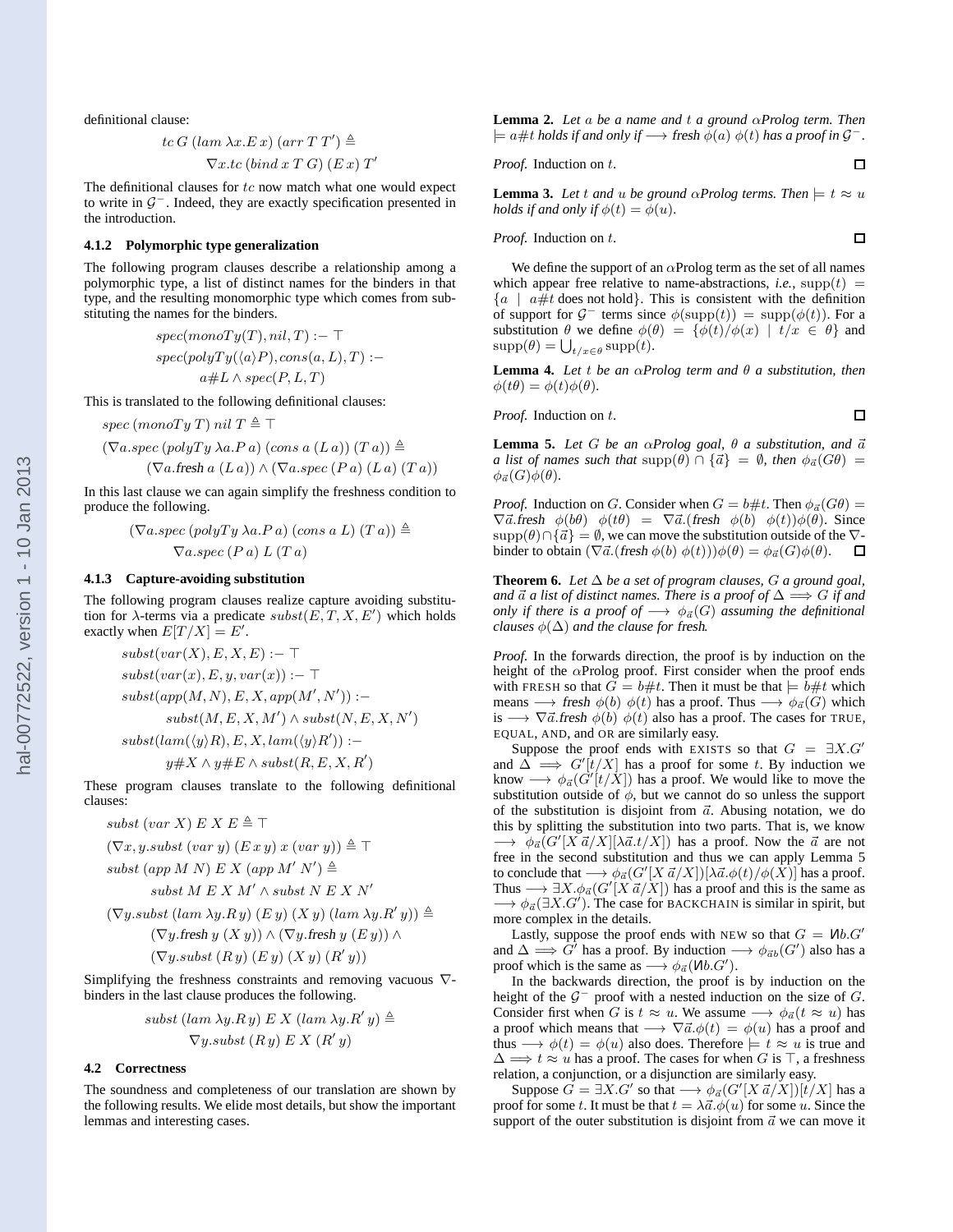<span id="page-7-0"></span>inside to know  $\longrightarrow \phi_{\vec{a}}(G'[X\vec{a}/X][\lambda \vec{a}.u/X])$  has the same proof and this is just  $\longrightarrow \phi_{\vec{a}}(G'[u/X])$ . By induction  $\Delta \Longrightarrow G'[\vec{u}/X]$ has a proof and thus  $\overline{\Delta} \Longrightarrow \exists X . \overline{G}'$  has a proof. Again, the case for when  $G$  is a predicate is similar in spirit, but more complex in the details.

Finally suppose  $G = \mathsf{W}b.G'$  so that  $\longrightarrow \phi_{\vec{a}b}(G')$  has a proof. By the inner induction hypothesis,  $\Delta \Longrightarrow G'$  has a proof and thus so does  $\Delta \Longrightarrow$   $Mb.G'.$ n

#### **4.3 Extending the translation**

We now drop the name-restriction on  $\alpha$ Prolog and allow a and b to be arbitrary terms in expressions of the form  $a \# t$ ,  $(a b) \cdot t$ , and  $\langle a \rangle t$ . The translation is easily extended to this richer language. Goals of the form  $u \# t$  translate to fresh u t as before. Terms which do not satisfy the name-restriction are first simplified so that all nonname-restricted swappings and name-abstractions appear at the top level of an equality goal. Then these translate to distinguished predicates which implement swapping and name-abstraction. This simplification is only needed statically since instantiations during proof search can only contain ground terms, thus ensuring that nonname-restricted terms do not appear dynamically.

To simplify a non-name-restricted term of the form  $(u_1, u_2) \cdot t$ or  $\langle u \rangle t$  we replace it with a fresh variable, say t', conjoin the distinguished goal  $t' \approx (u_1 \ u_2) \cdot t$  or  $t' \approx \langle u \rangle t$  respectively, and quantify t' appropriately (existentially when replacing terms in the body, universally when replacing terms in the head of a program clause). This forces all terms to be name-restricted except the top level of terms occurring on the right side of the  $\approx$  relation. We extend the translation to deal with this relation as follows:

$$
\phi_{\vec{a}}(t' \approx (u_1 \ u_2) \cdot t) = \nabla \vec{a}.\text{swap } u_1 \ u_2 \ t \ t'
$$

$$
\phi_{\vec{a}}(t' \approx \langle u \rangle t) = \nabla \vec{a}.\text{abst } u \ t \ t'
$$

Where swap and abst are defined by the following:

$$
\forall E.[(\nabla x, y \cdot swap \ x \ y \ (E \ x \ y) \ (E \ y \ x)) \triangleq \top]
$$

$$
\forall E.[(\nabla x. swap \ x \ x \ (E \ x) \ (E \ x)) \triangleq \top]
$$

$$
\forall E.[(\nabla x. abst \ x \ (E \ x) \ (\lambda x. E \ x) \triangleq \top]
$$

In practice it seems that non-name-restricted swappings and name-abstractions are exceedingly rare. Still, it is reassuring that such detailed manipulations of variables and binding are so succinctly described in  $\mathcal{G}^-$ .

The following lemmas show that our manipulations of formulas are sound and that swap and abst correctly capture swapping and name-abstraction, and therefore the extended translation can be shown to be sound and complete.

**Lemma 7.** *If*  $t \approx u$  *and*  $\Delta[t/x] \implies G[t/x]$  *has a proof then so*  $does \Delta[u/x] \Longrightarrow G[u/x].$ 

$$
f_{\rm{max}}
$$

 $\Box$ 

 $\Box$ 

 $\Box$ 

**Lemma 8.** Let  $t'$  and  $(a\ b) \cdot t$  be ground nominal terms. Then  $\models t' \approx (a \ b) \cdot t \ holds \ if \ and \ only \ if \ \longrightarrow \ swap \ a \ b \ t \ t' \ is \ provable$ *in*  $\mathcal{G}^-$ .

*Proof.* Induction on 
$$
t
$$
.

*Proof.* Induction on the height of the proof.

**Lemma 9.** Let t' and  $\langle a \rangle t$  be ground nominal terms. Then  $\vert t \vert \approx$  $\langle a \rangle t$  holds if and only if  $\longrightarrow$  abst a t t' is provable in  $\mathcal{G}^-$ .

*Proof.* Induction on t.

#### **5. Higher-order Judgments**

Higher-order judgments are a common and powerful tool for specifications using higher-order abstract syntax. Among other things, they have nice properties which are often used when reasoning about such specifications. These properties do not directly hold for  $G^-$  specifications, so one may question if we have to give them up in any system which admits translations from nominal logic specifications. This is not the case: higher-order judgments can be encoded in  $\mathcal{G}^-$  while keeping their nice properties. Although this does not provide a direct connection between nominal logic specifications and higher-order judgments, it does show how the expressiveness and benefits of both approaches can coexist.

Our translation produces specifications using *weak higher-order abstract syntax*, *i.e.*, using abstractions only at distinguished variable types. With higher-order judgments it is much more common to use *full higher-order abstract syntax*, *i.e.*, where abstraction is used at the same type as the terms being constructed. For example, λ-terms would be represented using only the following two constants.

 $app:tm\to tm\to tm$   $lam:(tm\to tm)\to tm$ 

This representation provides a free notion of capture-avoiding substitution based on meta-level  $\beta$ -reduction whereas a weak higherorder abstract syntax encoding would provide only variable for variable substitution. The following example defines evaluation for λ-terms using the free notion of capture-avoiding substitution.

$$
eval (lam \lambda x.Rx) (lam \lambda x.Rx) \triangleq \top
$$
  
eval (app M N) V  $\triangleq$   
 $\exists R.\text{eval } M (\text{lam } \lambda x.Rx) \land \text{eval } (RN) V$ 

With full higher-order abstract syntax, we can still distinguish variables from other terms by using a definition such as  $(\nabla x$ .name  $x) \triangleq$ ⊤ which holds only on nominal constants. For example, the specification of type checking for  $\lambda$ -terms represented using full higherorder abstract syntax can be written as follows:

$$
tc\ G\ X\ T \triangleq name\ X \wedge lookup\ X\ T\ G
$$

$$
tc\ G\ (app\ E_1\ E_2)\ T' \triangleq
$$

$$
\exists T.tc\ G\ E_1\ (arr\ T\ T') \wedge tc\ G\ E_2\ T
$$

$$
tc\ G\ (lam\ \lambda x.E\ x)\ (arr\ T\ T') \triangleq
$$

$$
\nabla x.tc\ (bind\ x\ T\ G)\ (E\ x)\ T'
$$

Thus in  $\mathcal{G}^-$  we have the same naturalness and expressiveness with full higher-order abstract syntax as with the weaker version.

Moving to higher-order judgments, the specification for type checking  $\lambda$ -terms can be written as follows in  $\lambda$ Prolog [\[16](#page-10-0)]:

$$
tc (app M N) B := (tc M (arr A B) \wedge tc N A)
$$
  

$$
tc (lam \lambda x.Rx) (arr A B) := (\forall x. tc x A \Rightarrow tc (Rx) B)
$$

Here  $tc$  does not carry around an explicit typing context. Instead, the context in  $\lambda$ Prolog is used to remember typing assignments for bound variables: the ∀-quantifier encodes fresh variable names and the  $\Rightarrow$  connective encodes hypothetical assumptions. Besides elegance, the real benefit of this encoding is that the underlying logic enjoys meta-theoretic properties such as cut-admissibility and the preservation of provability under instantiations for universal variables. As a result, if one wants to reason about this specification they obtain a free object-level substitution result for  $tc$  which says, roughly, if tc (lam  $\lambda x.Rx$ ) (arr A B) and tc N A are both derivable, then tc  $(R N)$  B is also derivable. Such substitution lemmas are quite common and useful, for example, in showing that evaluation preserves typing.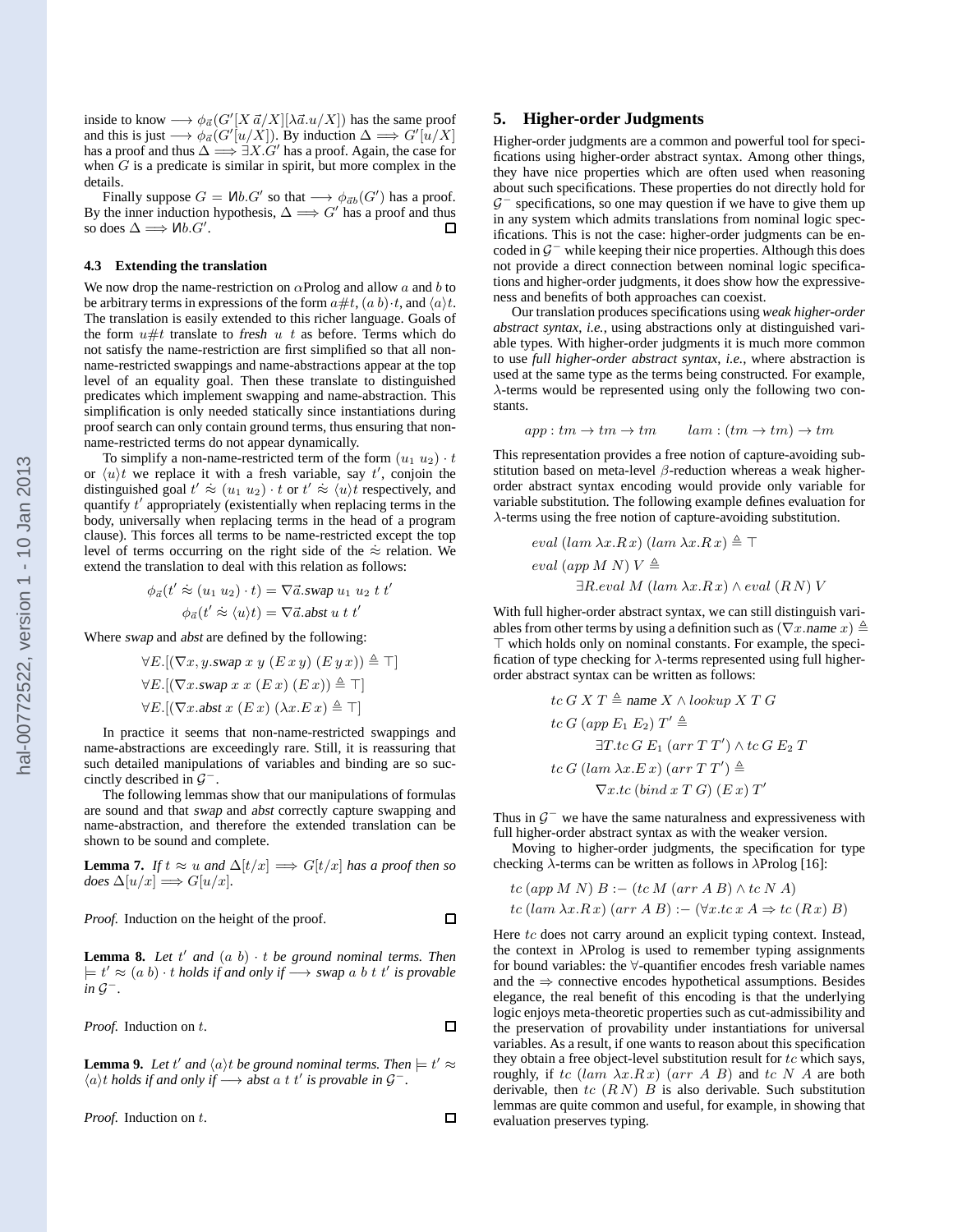<span id="page-8-0"></span>Higher-order judgments do not allow one to directly distinguish between free variables, and this can result in awkward specifications in some instances. For example, the following  $\alpha$ Prolog clauses specify a notion of inequality over  $\lambda$ -terms:

$$
aneq (var a) (var b) := \top
$$
  
\n
$$
aneq (app M_1 N_1) (app M_2 N_2) := aneq M_1 M_2
$$
  
\n
$$
aneq (app M_1 N_1) (app M_2 N_2) := aneq N_1 N_2
$$
  
\n
$$
aneq (lam \langle a \rangle R_1) (lam \langle a \rangle R_2) := aneq R_1 R_2
$$
  
\n
$$
aneq (var X) (app M N) := \top
$$

. .

There is no equally natural way to express this with higher-order judgments due to the need to distinguish between variables in the first clause (see [\[6\]](#page-9-0) for an example encoding in λProlog). In fact, the ability to distinguish between variables is fundamentally at odds with the idea of a free substitution property for variables since such substitutions may cause two different variables to be instantiated to the same term. Thus, higher-order judgments necessarily lack a degree of naturalness for some specifications.

It is important to note that in a dependently-typed system like LF higher-order abstract syntax and higher-order judgments collapse into a single notion [\[12\]](#page-9-0). While this provides for a very elegant system, we should not let it confuse us between these two notions. As our translation has shown, higher-order abstract syntax allows for specifications that are at least as natural and expressive as what is possible in  $\alpha$ Prolog, while higher-order judgments may occasionally fall short.

We now propose a specification methodology which allows one to use the full natural expressiveness of definitions in  $\mathcal{G}^-$  while still being able to take advantage of higher-order judgments so that we can benefit from their elegance and associated properties when reasoning. The idea is to encode an interpreter for higherorder judgments as a definition in  $G^-$  and use this to encode particular higher-order judgment specifications. In the full logic  $G$ which is used for reasoning, one can prove general instantiation and cut-admissibility properties for the encoding of higher-order judgments. These properties are then inherited for free by any specification written using higher-order judgments.

For simplicity of presentation we consider only the secondorder fragment of λProlog. It is possible to encode full higher-order λProlog, but second-order is sufficient for the majority of examples. The encoding of second-order  $\lambda$ Prolog into  $\mathcal{G}^-$  is presented in Figure 7. In this encoding :: is an infix constructor for lists, and  $\langle \cdot \rangle$  is used to distinguish atomic formulas. Since we are considering only second-order  $\lambda$ Prolog, we assume A is atomic in  $A \Rightarrow B$ . The formula seq  $L G$  will hold when the  $\lambda$ Prolog formula  $G$  is provable from the atomic assumptions in  $L$  and the clauses of our particular specification. These latter clauses are encoded via the predicate prog which holds on the head and body of each encoded clause. For example, the clauses for the  $tc$  predicate are encoded into the following prog clauses:

$$
prog (tc (app M N) B)
$$
  
\n
$$
(\langle tc M (arr A B) \rangle \land \langle tc N A \rangle) \triangleq \top
$$
  
\n
$$
prog (tc (lam \lambda x.Rx) (arr A B))
$$
  
\n
$$
(\forall x.tc x A \Rightarrow \langle tc (Rx) B \rangle) \triangleq \top
$$

The seq encoding of second-order  $\lambda$ Prolog retains the desirable properties of the logic which we formally state below. Moreover, these properties can be proven completely within the full logic  $G$ .

**Lemma 10** (Instantiation)**.** *Let* c *be a nominal constant and* t *a term of the same type. If*  $\longrightarrow$  seq  $L$  G *then*  $\longrightarrow$  seq  $L[t/c]$  G[t/c]*.*  member  $B(B :: L) \triangleq \top$ member  $B(C:: L) \triangleq$  member  $B/L$ seq  $L \top \triangleq \top$ seq  $L (B \wedge C) \triangleq$  seq  $L B \wedge$  seq  $L C$ seq  $L(B \vee C) \triangleq$  seq  $L B \vee$  seq  $L C$ seq  $L(A \Rightarrow B) \triangleq$  seq  $(A :: L)$  B seq L  $(\forall x.Bx) \triangleq \nabla x.\text{seq } L(Bx)$ seq  $L \langle A \rangle \triangleq$  member A L seq  $L \langle A \rangle \triangleq \exists B.\text{prog } A \ B \wedge \text{seq } L \ B$ 



**Lemma 11** (Cut admissibility). *If*  $\longrightarrow$  seq (A :: L) G and  $\longrightarrow$  seq  $L \langle A \rangle$  then  $\longrightarrow$  seq  $L G$ *.* 

**Lemma 12** (Monotonicity)**.** *If* −→ seq L G *and every element of L* appears in K then then  $\longrightarrow$  seq K  $\tilde{G}$ .

When working with full higher-order abstract syntax, Lemmas 10 and 11 are quite powerful and provide the object-level substitution lemmas described earlier. Although a definition like seq could be encoded in  $\alpha$ Prolog or a similar language, the corresponding lemmas would not be as useful because of the weaker notion of substitution.

A fundamental restriction of the proposed method for specification is that while  $G^-$  definitions can make use of higher-order judgments, it is not possible for higher-order judgments to use  $\mathcal{G}^-$  definitions. This restriction is inherent in our encoding via seq and is necessary to preserve the desirable meta-properties of higher-order judgments. Note, however, that this is a restriction on "controlflow" and not "data-flow" since we may still use higher-order judgments to specify a value which is then fed into a  $\mathcal{G}^-$  specification.

#### **6. Conclusions and Future Work**

Our translation provides a direct and concrete connection between  $\alpha$ Prolog and  $\mathcal{G}^-$  including a tight mapping from the devices of the former to the corresponding devices of the latter. In particular, our translation provides an understanding of the relationship between the  $\mathsf{M}$  and  $\overline{\nabla}$ -quantifiers. When used at distinguished variable types, the ∇-quantifier exactly captures the meaning of the <sup>N</sup>-quantifier, at least from the perspective of specification. However, the ∇-quantifier can also be used at types which contain other constructors which is essential for full higher-order abstract syntax and which is not possible with current understandings of the <sup>N</sup>quantifier. In addition, using raising and the fresh predicate, the ∇ quantifier can be freely moved up and down in a formula whereas the <sup>N</sup>-quantifier is always given a large scope since nominal logic does not have raising and therefore cannot push the <sup>N</sup>-quantifier underneath other quantifiers.

Through our translation we have also shown that higher-order abstract syntax specifications can have at least the same naturalness and expressiveness as nominal logic specifications. The resulting specifications are based on weak higher-order abstract syntax, but we have argued that the same qualities can be found with full higher-order abstract syntax. Therefore, despite being a very highlevel approach to binding, higher-order abstract syntax can still be used naturally in specifications which demand a fine-grained control over variables.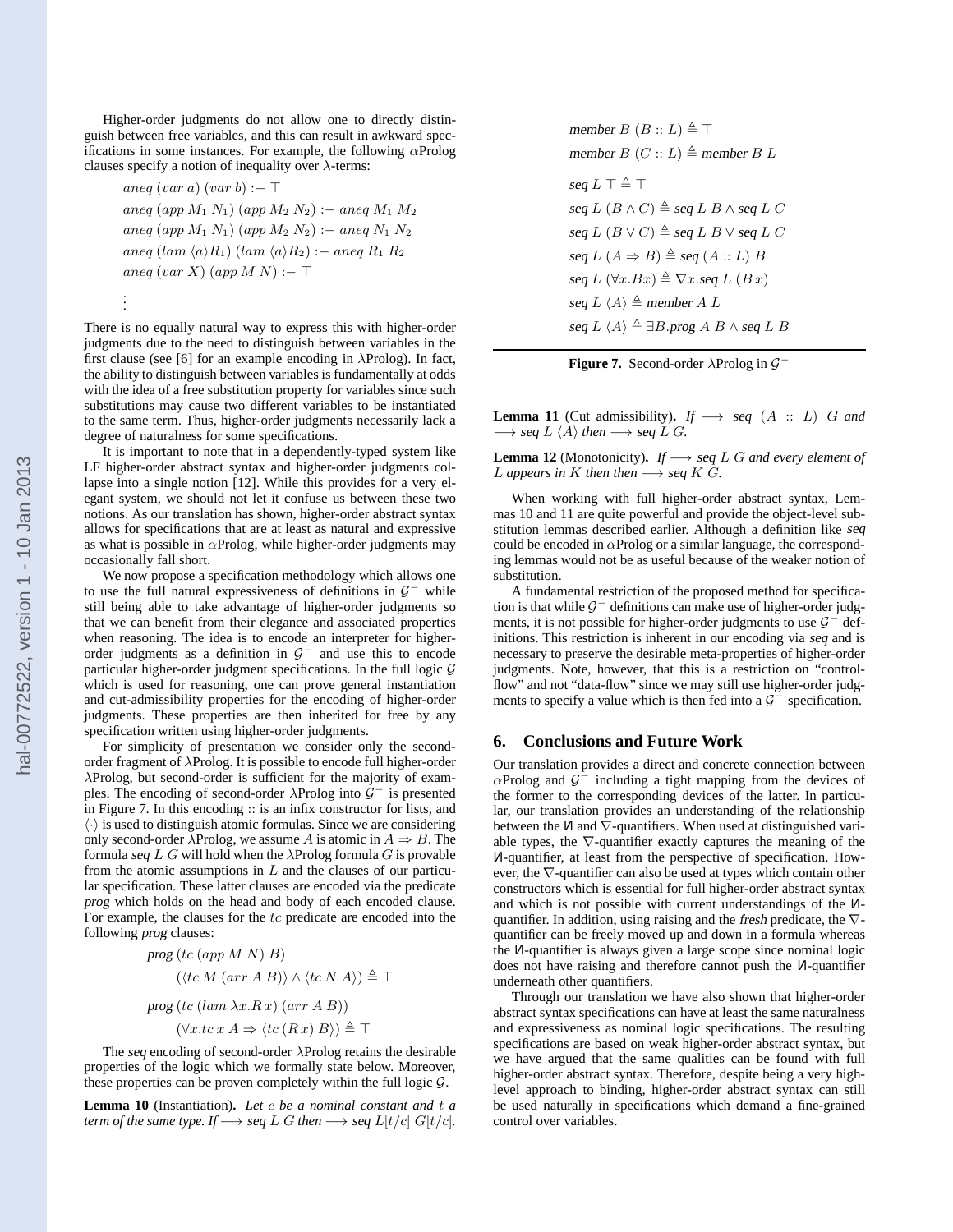<span id="page-9-0"></span>We have acknowledged the occasional failings of higher-order judgments to naturally capture some aspects of specifications involving binding. We have proposed a method which allows one to use higher-order judgments when relevant and a stronger specification language when preferred. This method allows one to benefit from the elegance of higher-order judgment during specifications and from their associated meta-properties during reasoning.

Thus we have presented the logic programming language  $\mathcal{G}^$ which has the power of higher-order abstract syntax, the finegrained variable control of nominal specifications, and the ability to capture the desirable properties of higher-order judgments.

It seems possible to develop a fairly direct reverse translation from  $G^-$  to  $\alpha$ Prolog in the cases where only weak higher-order abstract syntax is used. We have not pursued this line of work since full higher-order abstract syntax is more common and is required to reap the complete benefits of using higher-order judgments. Towards this, Gabbay and Cheney have developed a translation from  $FO\lambda^{\nabla}$ , a first-order logic with  $\lambda$ -terms, full higher-order abstract syntax, and the  $\nabla$ -quantifier, to a variant of nominal logic with  $\lambda$ terms and the <sup>N</sup>-quantifier [2, 7]. Their translation makes a similar connection between the <sup>N</sup>- and ∇-quantifiers as in this paper though in the opposite direction. However, the presence of  $\lambda$ -terms in their nominal logic is unorthodox and it would be interesting to see a similar result for a more traditional nominal logic.

We have ignored issues of executing specifications in our discussions, but we consider them briefly now. Most  $\alpha$ Prolog specifications can be efficiently executed [6, [22\]](#page-10-0), while some require an expensive operation known as *equivariant unification* to backchain on clauses with <sup>N</sup>-quantifiers in the head [4]. It should also be possible to efficiently execute  $G^-$  definitions in a similar way, with similar issues when unfolding definitional clauses with ∇ quantifiers in the head. The difficulty of this corresponds roughly with that of solving equivariant unification problems in  $\alpha$ Prolog. However, specifications in  $\mathcal{G}^-$  tend to use  $\nabla$ -quantifiers in the head of definitions less often than  $\alpha$ Prolog uses *V*-quantifiers in the head of clauses since  $G^-$  has real  $\lambda$ -binders whereas  $\alpha$ Prolog must use N-quantification and name-abstraction to represent a binder. To efficiently execute such benign uses of the <sup>N</sup>-quantifier in the head of clauses, researchers have studied the notion of <sup>N</sup>*-goal formulas* [6, [21\]](#page-10-0) which are essentially those which translate to  $\mathcal{G}^-$  definitions without ∇-quantifiers in the head of clauses except for the distinguished fresh, swap, and abst predicates.

In the worst case, our translation may produce a quadratic increase in the size of formulas due to raising. In practice, this does not appear be an issue for several reasons. First, most specifications mention few object variables per formula and thus the amount of raising required is fairly limited. Second, by making dependencies explicit via raising we are able to statically solve freshness constraints as shown in the examples. This removes some raising and decreases the number of atomic formulas in a definition. Third, we are not proposing that specifications in  $G^-$  be written as if translated from  $\alpha$ Prolog. Specifications that instead use full higher-order abstract syntax and the corresponding notion of substitution inherit free implementation benefits. For example, an implementation can lazily apply substitutions which may result in significant performance improvements. Further research is needed to accurately assess the relative efficiency of nominal and higher-order abstract syntax specifications.

The Abella system  $[8]$  is a theorem prover for the logic  $G$  and supports the proposed method of specification where higher-order judgments are mixed with  $G$  definitions. In practice, we have found that this hybrid style provides a nice compromise between elegance and practicality. The reasoning over such specifications benefits from the meta-properties of higher-order judgments as expected and from the naturalness of specifications which directly use the features of  $G$ . Abella can also execute these specifications, though it is not optimized for this. Through the translation given in this paper, it is possible to use Abella to execute and reason about  $\alpha$ Prolog specifications. An interesting direction for future work would be to assess such capabilities and to possibly develop them explicitly within Abella.

Finally, we note that higher-order judgments are incorporated in  $G$  via a definition and not by using the universal quantifier and implication of  $G$ . Indeed, the latter devices have a much different behavior in  $G$  than in higher-order judgments. In higher-order judgments, universal quantification denotes a generic quantification and implication denotes a fixed assumption. In  $G$ , universal quantification denotes a quantification over each and every possible value and implication restricts attention to worlds in which the hypotheses are provable. The Bedwyr system is based on a a G-like logic and uses these devices to encode and execute specifications of modelchecking behavior such as bisimulation for the finite  $\pi$ -calculus [1].

#### **References**

- [1] D. Baelde, A. Gacek, D. Miller, G. Nadathur, and A. Tiu. The Bedwyr system for model checking over syntactic expressions. In F. Pfenning, editor, *21th Conference on Automated Deduction (CADE)*, number 4603 in LNAI, pages 391–397. Springer, 2007.
- [2] J. Cheney. A simpler proof theory for nominal logic. In *8th International Conference on the Foundations of Software Science and Computational Structures (FOSSACS)*, volume 3441 of *LNCS*, pages 379– 394. Springer, 2005.
- [3] J. Cheney. Relating higher-order pattern unification and nominal unification. In L. Vigneron, editor, *Proceedings of the 19th International Workshop on Unification, UNIF'05*, pages 104–119, 2005.
- [4] J. Cheney. Equivariant unification. *Journal of Automated Reasoning*, December 2009. (published online).
- [5] J. Cheney and C. Urban. Alpha-prolog: A logic programming language with names, binding, and alpha-equivalence. In B. Demoen and V. Lifschitz, editors, *Logic Programming, 20th International Conference*, volume 3132 of *LNCS*, pages 269–283. Springer, 2004.
- [6] J. Cheney and C. Urban. Nominal logic programming. *ACM Trans. Program. Lang. Syst.*, 30(5):1–47, 2008. ISSN 0164-0925. doi: http://doi.acm.org/10.1145/1387673.1387675.
- [7] M. J. Gabbay and J. Cheney. A sequent calculus for nominal logic. In *Proc. 19th IEEE Symposium on Logic in Computer Science (LICS 2004)*, pages 139–148, 2004.
- [8] A. Gacek. The Abella interactive theorem prover (system description). In A. Armando, P. Baumgartner, and G. Dowek, editors, *Fourth International Joint Conference on Automated Reasoning*, volume 5195 of *LNCS*, pages 154–161. Springer, 2008.
- [9] A. Gacek, D. Miller, and G. Nadathur. Reasoning in Abella about structural operational semantics specifications. In A. Abel and C. Urban, editors, *International Workshop on Logical Frameworks and Meta-Languages: Theory and Practice (LFMTP 2008)*, number 228 in Electronic Notes in Theoretical Computer Science, pages 85–100, 2008.
- [10] A. Gacek, D. Miller, and G. Nadathur. Combining generic judgments with recursive definitions. In F. Pfenning, editor, *23th Symp. on Logic in Computer Science*, pages 33–44. IEEE Computer Society Press, 2008.
- [11] R. Harper and D. R. Licata. Mechanizing metatheory in a logical framework. *Journal of Functional Programming*, 17(4–5):613–673, July 2007.
- [12] R. Harper, F. Honsell, and G. Plotkin. A framework for defining logics. *Journal of the ACM*, 40(1):143–184, 1993.
- [13] D. Miller and G. Nadathur. A logic programming approach to manipulating formulas and programs. In S. Haridi, editor, *IEEE Symposium on Logic Programming*, pages 379–388, San Francisco, Sept. 1987.
- [14] D. Miller and A. Tiu. A proof theory for generic judgments. *ACM Trans. on Computational Logic*, 6(4):749–783, Oct. 2005.